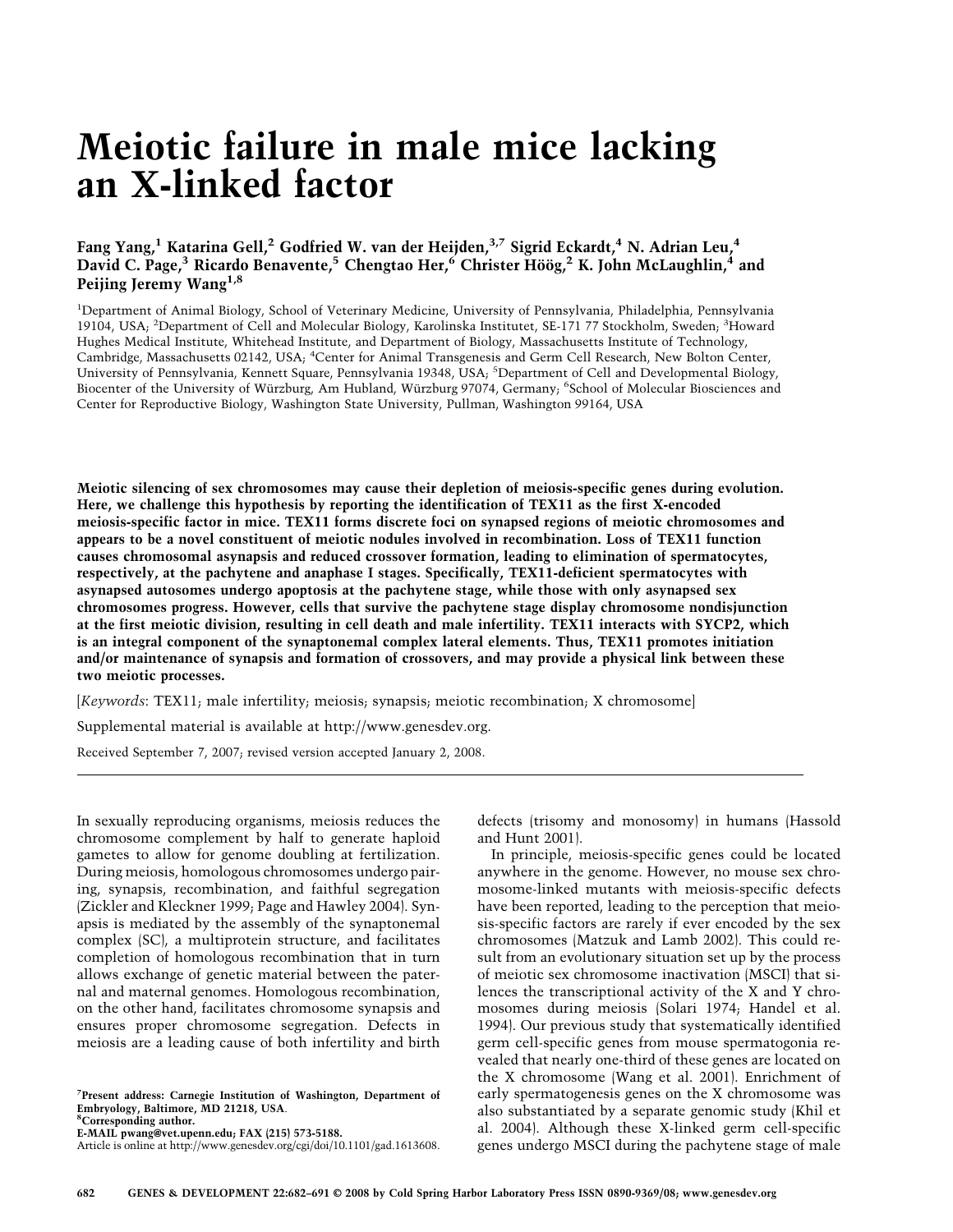meiosis, they are expressed in early meiosis, implicating a possible role in meiosis (Wang et al. 2005). To test this possibility, we characterized the function of one of the X-linked germ cell-specific genes, *Tex11*, and now demonstrate that TEX11 is a novel X-encoded meiosis factor required for male fertility.

## **Results**

## *TEX11 forms discrete foci on meiotic chromosomes*

*Tex11* is a germ cell-specific gene encoding a 947-aminoacid protein of unknown function (Wang et al. 2001). Protein sequence analysis revealed that TEX11 contains a tetratricopeptide repeat (TPR) protein–protein interaction domain but no other known protein motifs (Blatch and Lassle 1999). TEX11 protein was detected in testis but not in somatic tissues (data not shown). By immunostaining of spread nuclei, we found that TEX11 forms arrays of discrete foci along SCs in spermatocytes and fetal oocytes. In spermatocytes, TEX11 foci were not observed on asynapsed chromosomes in leptotene (Fig. 1A) but became apparent on synapsed regions in zygotene (Fig. 1B) and on the fully synapsed chromosomes in early pachytene (∼110 foci per cell) (Fig. 1C), suggesting that TEX11 may play a role in chromosomal synapsis. The TEX11 foci then disappeared in late pachytene (Fig. 1D) and were not observed in diplotene spermatocytes (data not shown). A similar spatiotemporal localization pattern of TEX11 was detected on female meiotic chromosomes (Supplemental Fig. S1), suggesting that TEX11 carries out a similar meiotic function in both sexes. The TEX11 foci were independently observed in wild-type meiocytes using two different antibodies, but they were absent in *Tex11*-deficient spermatocytes/oocytes (data not shown), validating the specificity of the TEX11 antibodies.

We sought to address whether TEX11 colocalizes with recombination-related proteins that also form foci on meiotic chromosomes. Mouse RAD51/DMC1, components of early meiotic nodules, form foci earlier during meiosis than RPA (replication protein A), a ssDNA-binding protein, which localizes to transition meiotic nodules (Plug et al. 1998; Moens et al. 2002). The protein composition of transition meiotic nodules changes during the course of meiotic recombination, and their other components include MSH4, MSH5, and BLM (Marcon and Moens 2005). A subset of transition nodules transforms into late meiotic recombination nodules (sites of crossovers) marked by MLH1.

Interestingly, a majority of TEX11 foci colocalized with RPA foci in pachynema (Fig. 1E-H,H'), whereas no overlap between TEX11 and DMC1 or MLH1 foci were observed (Fig. 1M; data not shown), suggesting that TEX11 might be a component of transition meiotic nodules. In further support of this notion, more than half of TEX11 foci overlapped with MSH4 foci in spermatocytes (Fig. 1I–L,L). In addition, we found that TEX11 foci, like RPA foci, were located between the two aligned but separated lateral elements in synapsis-deficient *Sycp1*- null pachytene cells (Fig. 1N,O; de Vries et al. 2005). Consistent with the immunofluorescence results, electron microscopy showed that immunogold labeling of TEX11 was present as foci between lateral elements (Fig. 1P). Double immunoelectron microscopy revealed that TEX11 and RPA colocalize to electron-dense nodules on SCs (Supplemental Fig. S2). These data suggest that TEX11 might be a novel constituent of synapsis-independent transition meiotic recombination nodules and suggest that TEX11 might take part in the homologous recombination process.

## *TEX11 is required for meiosis and fertility in males*

To uncover the functional role of *Tex11* in meiosis, we generated a *Tex11* conditional null mutant allele (*Tex11*fl) in mice using the Cre-*loxP* strategy (Fig. 2A). Sequence analysis revealed that the mouse *Tex11* gene consists of 30 exons spanning a 224-kb genomic region on the X chromosome. We performed two consecutive targeting steps in embryonic stem (ES) cells to obtain a *Tex11* conditional allele with *loxP* sites inserted in intron 2 and intron 29, which are 214 kb apart (Fig. 2A; Supplemental Fig. S3). Both *Tex11*fl/Y males and *Tex11*fl/fl females were fertile. To delete the *Tex11* gene, *Tex11*fl mice were crossed with ACTB-Cre mice, in which Cre recombinase is expressed in all cells of the early embryo (Lewandoski et al. 1997). *Tex11*−/Y males and *Tex11*−/− females were viable and appeared to be healthy.

While *Tex11*−/− females were fertile with reduced litter size, *Tex11*−/Y males were sterile. Testes from 12-wk-old *Tex11*−/Y mice (84.5 ± 21.3 mg, *n* = 5 pairs) weighed 50% less than those from wild-type mice  $(180.5 \pm 17.6 \text{ mg})$ *n* = 5 pairs) (Fig. 2B). In mutant mice, 98% of the *Tex11* coding region was deleted, and absence of TEX11 protein in *Tex11*−/Y testes (Fig. 2C) confirmed that the mutant *Tex11* allele was null. Sequence analysis did not reveal the presence of other transcripts or known noncoding RNAs in the *Tex11* gene of mice, humans, and rats, strongly suggesting that the fertility defects observed in mutant mice were caused by loss of *Tex11* function.

Histological analysis of testis from adult mice showed that disruption of *Tex11* causes arrest of male meiosis and aberrant chromosome segregation in anaphase spermatocytes (Fig. 2D–G). Tubules of wild-type testis contained a full spectrum of spermatogenic cells (Fig. 2D,F). However, tubules of *Tex11*−/Y testis exhibited an arrest in late meiosis (Fig. 2E). We observed that anaphase spermatocytes in *Tex11*−/Y testis were defective (Fig. 2G). In wild-type anaphase cells, two sets of chromosomes segregated synchronously toward opposite spindle poles (Fig. 2F). In contrast, in *Tex11*-deficient anaphase cells, a few chromatin masses either migrated ahead or lagged behind the two major chromatin masses (Fig. 2G).

## *TEX11 promotes chromosomal synapsis in males*

We next investigated whether *Tex11*−/Y pachytene spermatocytes exhibit defects in chromosomal synapsis by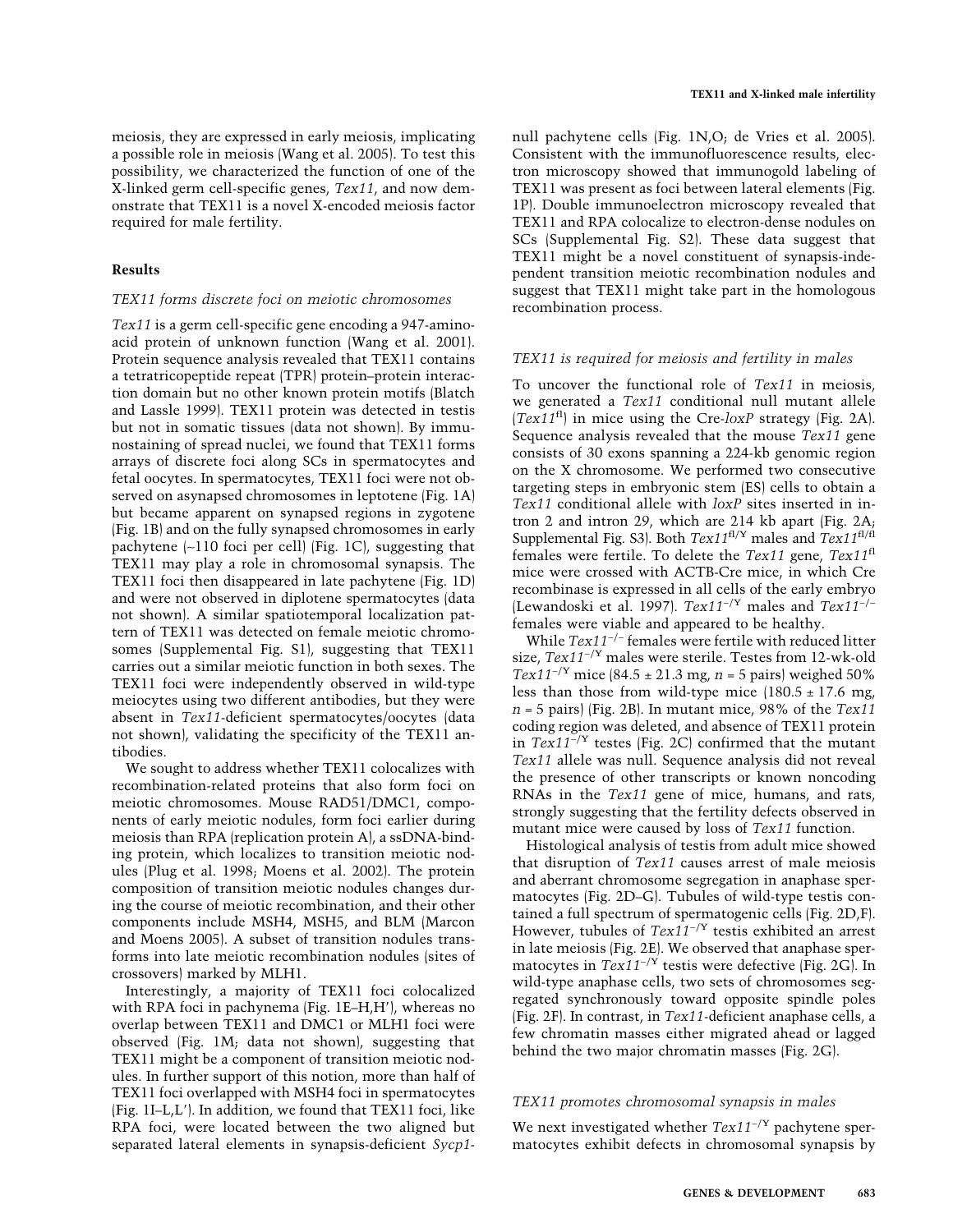

**Figure 1.** TEX11 forms distinct foci on meiotic chromosomes. (*A*–*D*) Distribution of TEX11 foci in spermatocytes. TEX11 foci are absent in leptonema (*A*), present in zygonema (*B*) and early pachynema (*C*), but absent in late pachynema (*D*). (*B*) Note that TEX11 foci are present on synapsed regions (arrows) in zygonema. (*E*–*G*) TEX11 foci mostly (74%) colocalize with RPA foci in spermatocytes. The same spermatocyte is shown for TEX11 alone  $(E)$ , RPA alone  $(F)$ , and a composite image  $(G)$ . CREST antiserum stains centromeres. Expanded view of the chromosome in the square in *G* is shown in *H* and *H* (with offset channels). (*I*–*K*) A majority of TEX11 foci (60%) overlap with MSH4 foci in spermatocytes. The same spermatocyte is shown for TEX11 alone (*I*), MSH4 alone (*J*), and a composite image (*K*). Expanded view of the two chromosomes in the square in *K* is shown in *L* and *L* (with offset channels). (*H*,*L*) The direction of deliberate shift of the red channel is indicated by an arrow. (*M*) TEX11 foci rarely overlap with DMC1 foci in spermatocytes. (*N*) TEX11 forms arrays of foci in *Sycp1*−/− pachynema. (*O*) TEX11 foci are located between the two aligned but separated lateral elements in *Sycp1*−/− pachynema. The same cell is shown in *N*. (*P*) Electron microscopy shows immunogold labeling of TEX11 between lateral elements (LEs) in spermatocytes. (CE) Central element.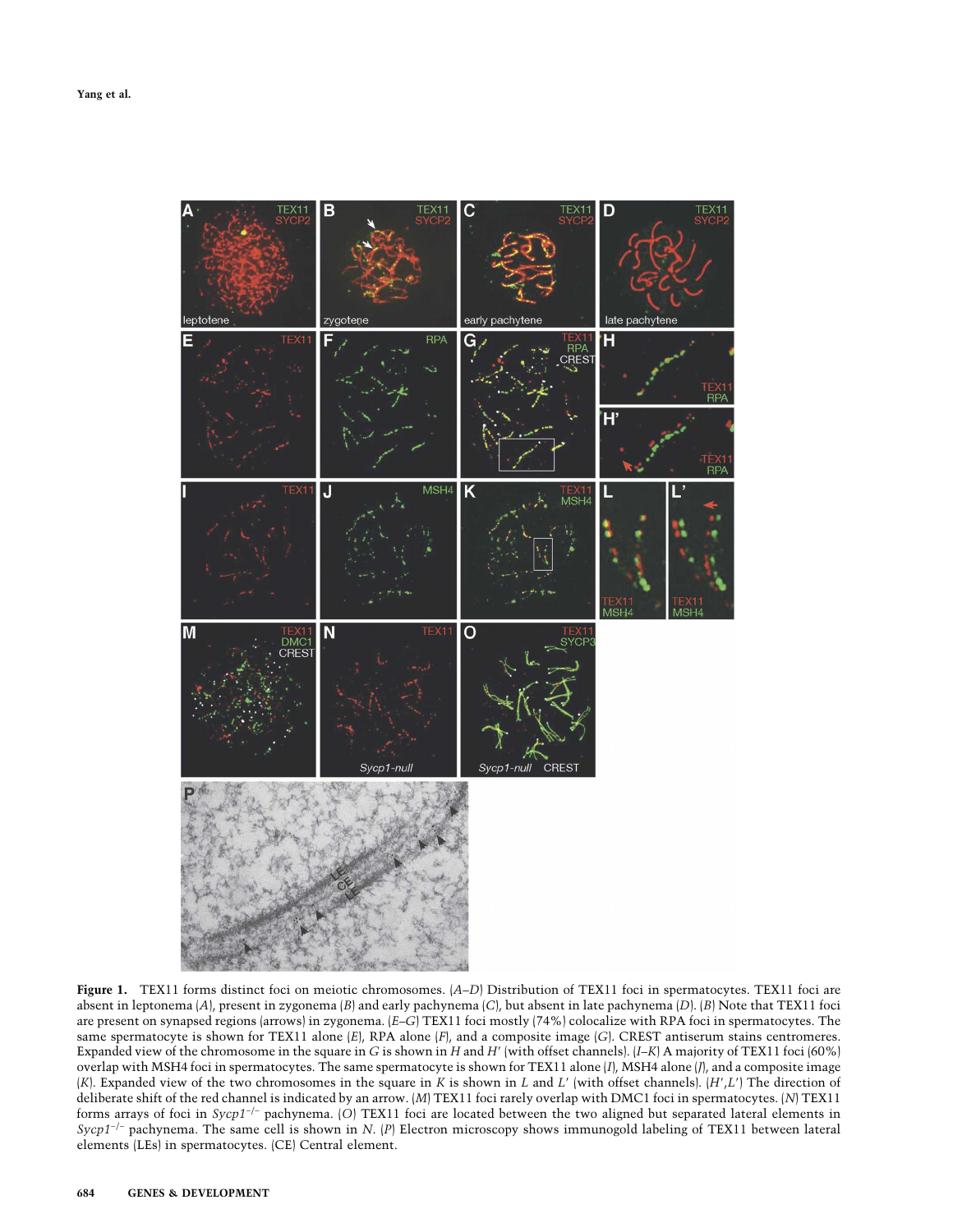

**Figure 2.** *Tex11* is essential for male meiosis. (*A*) Schematic diagram of *Tex11*fl and null alleles. Two *loxP* sites in the same orientation were introduced into introns 2 and 29. Exons are shown as black bars and the exon numbers are indicated. (*B*) Significant size reduction in 12-wk-old *Tex11*−/Y testis. (*C*) Western blot analysis shows the absence of TEX11 protein in *Tex11*−/Y testis. (*D*–*G*) Histological analysis of testes from 8-wkold wild-type and *Tex11*−/Y mice. In contrast to wild-type tubules with full spermatogenesis (*D*), *Tex11-*deficient tubules (*E*) exhibit meiotic arrest. (*F*) Segregation of chromatin in a wildtype anaphase spermatocyte from a Stage XII tubule. Arrows indicate two chromatin masses (i.e., two sets of segregating chromosomes). (*G*) Abnormal chromosome segregation in *Tex11-*deficient Stage XII tubules. Arrows and arrowheads indicate abnormally segregating chromatin masses. (Z) Zygotene, (P) pachytene, (ES) elongated spermatids. Bars, 25 µm.

staining central and lateral elements of SCs with anti-SYCP1 and anti-SYCP2 antibodies, respectively (Fig. 3). In wild-type pachynema, 19 pairs of autosomes were fully synapsed, and the X–Y chromosomes were synapsed only in the pseudoautosomal region (Fig. 3A). Remarkably, we observed variable synaptic failure in *Tex11*−/Y pachynema; some chromosomes were not synapsed at all, whereas the majority of chromosomes were fully synapsed (Fig. 3B,C). Overall, 38% of pachytene spermatocytes from adult *Tex11*−/Y mice contained asynapsed chromosomes (two to 10 per nucleus, >900 pachytene nuclei scored). In contrast, only one of 150 wild-type pachytene nuclei analyzed had asynapsed sex chromosomes (<1%). Of the mutant pachytene spermatocytes with asynapsed chromosomes, 50% exhibited asynapsis of only the sex chromosomes (Fig. 3B), in 45% both sex chromosomes and autosomes were affected (Fig. 3C), and in 5% only the autosomes were affected. These observations strongly suggest that TEX11 contributes to initiation and/or maintenance of chromosomal synapsis in male meiosis.

BRCA1 recruits ATR to asynapsed chromatin in pachynema, which in turn phosphorylates H2AX (termed  $\gamma$ H2AX) and leads to MSUC (meiotic silencing of unsynapsed chromatin) (Turner et al. 2005). To determine if MSUC occurs in *Tex11*−/Y spermatocytes, we examined the localization of  $\gamma$ H2AX and ATR. The X-Y chromosomes were positively stained for  $\gamma$ H2AX, regardless of whether they were synapsed or not (Fig. 3E,F). Asynapsed autosomes also resided in  $\gamma$ H2AX-positive chromatin domains (Fig. 3G). The  $\gamma$ H2AX staining was not observed on synapsed autosomes in late pachytene or on autosomes in diplotene spermatocytes from *Tex11*−/Y testis. As expected, asynapsed chromosomes in *Tex11*−/Y pachytene spermatocytes were ATR-positive (Supplemental Fig. S4). These data suggest that chromosomes asynapsed as a consequence of loss of TEX11 function are subject to MSUC.

To determine the fate of pachynema with asynapsed chromosomes, we divided *Tex11*-deficient spermatocytes into two groups: histone H1t-negative (early pachynema) and H1t-positive (mid-to-late pachynema) (Fig. 3I; Supplemental Fig. S5; Cobb et al. 1999). The percentage of pachytene cells with asynapsed chromosomes involving both sex chromosomes and autosomes was drastically reduced as meiosis progressed to mid-tolate pachytene, whereas the relative percentage of cells with normal synapsis or with asynapsed sex chromosomes alone increased accordingly (Fig. 3I). We also found that apoptosis increased dramatically in *Tex11*−/Y testis in a stage-dependent manner. Using H1t as a marker along with DAPI staining of nuclear DNA to divide seminiferous tubules into three groups—H1tnegative (Stage I–IV), H1t-positive (Stages V–XI), and Stage XII—we observed two rounds of apoptosis in *Tex11*−/Y testis (Fig. 3J). The first round occurred in H1tnegative tubules and the second in Stage XII. Little apoptosis was observed in H1t-positive tubules (Stages V–XI) that contain mid-to-late pachytene spermatocytes. Notably, the second round of apoptosis (Stage XII) affected many more cells than the first round. Collectively, these data suggest that cells with asynapsed autosomes may be eliminated in Stages I–IV in response to a pachytene checkpoint that monitors completion of chromosome synapsis and/or by transcriptional silencing of autosomal genes that are crucial to meiosis due to MSUC (de Rooij and de Boer 2003; Turner et al. 2005). Cells having only asynapsed X–Y chromosomes might bypass a pachytene checkpoint and progress through the pachytene stage, since MSUC in these cells equals MSCI (Fig. 3I; Roeder and Bailis 2000; Eaker et al. 2002; Baarends et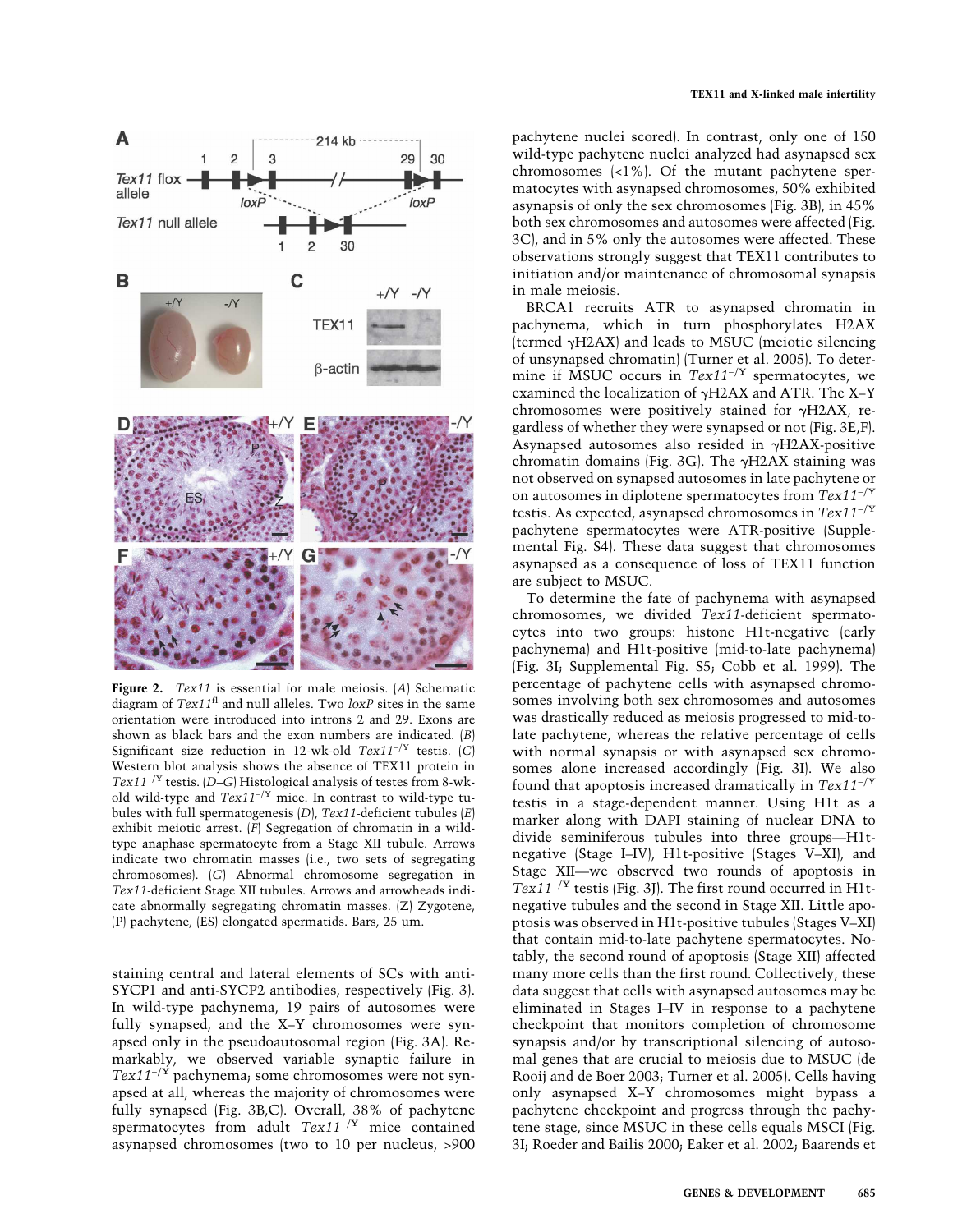**Yang et al.**

**Figure 3.** TEX11 promotes chromosome synapsis. (*A*) Wild-type pachynema with 19 pairs of fully synapsed autosomes (yellow) and partially synapsed X–Y chromosomes (red). (*B*) *Tex11*−/Y pachynema with asynapsed X–Y. (*C*) *Tex11*−/Y pachynema with eight asynapsed chromosomes: the X–Y and three pairs of autosomes (arrowheads). Notably, each pair of asynapsed homologs (as judged by equal SC length except for XY) is in close proximity and alignment, indicating a possible interaction. (*D*) *Tex11*−/Y diplonema with univalents (arrowheads). (*E*) An apparently normal *Tex11*−/Y pachynema with partially synapsed X-Y in the  $\gamma$ H2AX-positive sex body. (*F*) *Tex11*−/Y pachynema. Asynapsed X–Y chromosomes are confined to a single H2AX-positive domain. (*G*) *Tex1*−/Y pachynema with one pair of asynapsed autosomes (arrowhead) and asynapsed X–Y, all of which are  $\gamma$ H2AX-positive.  $|H|$ *Tex11*−/Y diplonema with a large number of univalents (arrowheads). Some autosomes are bivalents (arrow). X–Y univalents are confined to a single  $\gamma$ H2AX-positive domain. In contrast, all autosomal univalents are  $\gamma$ H2AX-negative. (*I*) Analysis of asynapsed chromosomes in early (H1t-negative) and mid-to-late (H1t-positive) *Tex11*−/Y pachynema. Testes from four 7.5-wk-old *Tex11*−/Y mice were analyzed by triple im-



munostaining of spread nuclei with anti-SYCP1, anti-SYCP3, and anti-histone H1t antibodies. All pachynema in view were first divided into H1t− and H1t+ groups, and asynapsed chromosomes were then examined. More than 200 pachynema from each mouse were analyzed. (*J*) Two distinct rounds of apoptosis in adult *Tex11*−/Y testis. Seminiferous tubules were divided into three groups: H1t-negative (Stages I–IV), H1t-positive (Stages V–XI), and Stage XII.

al. 2005; Turner et al. 2005). The question arises as to what could account for the second round of apoptosis (Stage XII) in *Tex11*−/Y testis (Fig. 3J). The majority (70%) of mid–late pachytene mutant spermatocytes had normal synapsis (Fig. 3I), but nearly all (96%) *Tex11*−/Y diplotene spermatocytes contained univalent chromosomes (Fig. 3D,H). Additionally, in these diplotene cells, sex chromosomal univalents remained  $\gamma$ H2AX- and ATRpositive, whereas autosomal univalents were  $\gamma$ H2AXand ATR-negative (Fig. 3H; Supplemental Fig. S4). These results suggest de novo formation of autosomal univalents by desynapsis at the diplotene stage, possibly due to defective crossover formation at pachytene.

## *TEX11 promotes formation of meiotic crossovers in males*

We monitored the formation of crossovers at pachytene. MLH1 is essential for crossover formation and marks sites of crossover (Baker et al. 1996; Edelmann et al. 1996). We detected a sharply reduced number of MLH1 foci (12.1 ± 3.5, *n* = 42 nuclei) in  $Tex11^{-/Y}$  pachynema compared with wild-type  $(21.6 \pm 1.6, n = 24$  nuclei) (Fig. 4A–C), mainly due to a loss of foci from synapsed chromosomes, and only to a lesser degree caused by the presence of asynapsed X–Y chromosomes. Analysis of metaphase I chromosomes by Giemsa staining revealed a reduced number of bivalents  $(12.7 \pm 5.0)$  bivalents per nucleus) in *Tex11*−/Y metaphase I spermatocytes compared with wild-type (20 bivalents per nucleus) (Fig. 4D– F). The presence of univalents could lead to chromosomal segregation defects at the subsequent anaphase I stage, and aberrant chromosome attachment to the spindle or chromosome nondisjunction could trigger the spindle checkpoint and induce apoptosis (Ashley et al. 1994; Li and Nicklas 1995; Odorisio et al. 1998; Eaker et al. 2002). We detected both defective chromosome segregation in *Tex11*−/Y anaphase spermatocytes (Fig. 2G) and massive apoptosis of germ cells in Stage XII tubules (containing the metaphase I and anaphase I spermatocytes) in *Tex11*−/Y testis (Figs. 3J, 4H), indicating that TEX11 promotes the formation of crossovers and thus is required for proper chromosome segregation during male meiosis.

## *Chromosomal asynapsis and reduced crossover formation in Tex11-deficient females*

In contrast to *Tex11*−/Y males, *Tex11*−/− females were fertile and produced offspring. However, *Tex11*−/− females displayed a reduction in litter size, generating on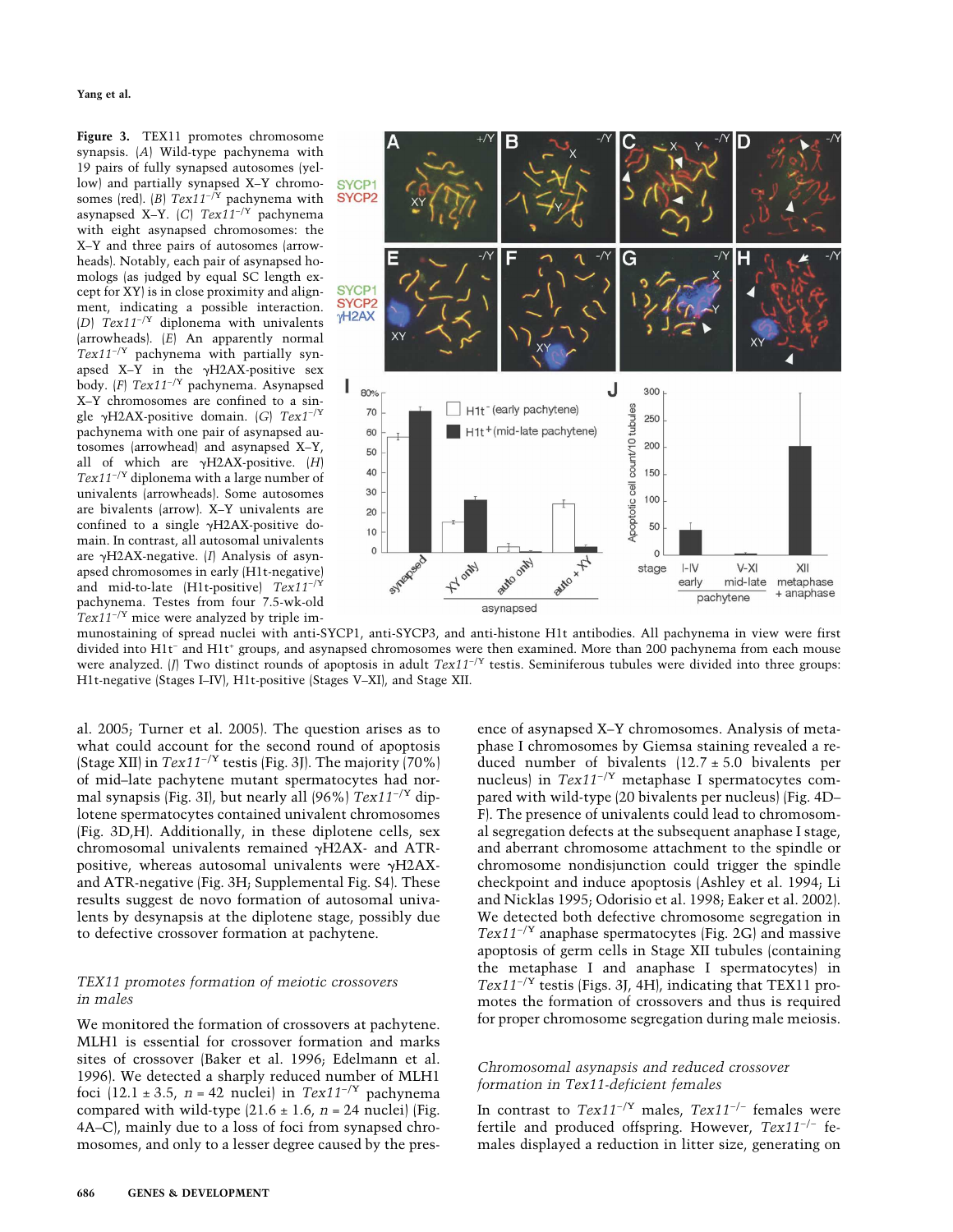

average 5.2 offspring per litter  $(5.2 \pm 2.2)$ . In comparison, heterozygous (*Tex11*+/− ) littermates produced 9.6 offspring per litter  $(9.6 \pm 2.0; P < 0.0001)$ . Analysis of pachytene asynapsis and formation of MLH1 foci in fetal oocytes revealed a higher percentage (31.3%) of *Tex11* deficient pachytene oocytes containing asynapsed chromosomes compared with wild-type/*Tex11*+/− oocytes (5.5%). The number of MLH1 foci (18.6 ± 2.6) in *Tex11* deficient oocytes was slightly lower than that  $(23.5 \pm 2.4)$ in wild-type/*Tex11*+/− oocytes. These data, together with studies of *Tex11*-deficient males, demonstrate that loss of *Tex11* function causes the same effect on synapsis and crossover formation in both sexes, even though these defects in females are milder. The fertility in *Tex11*-deficient females could be explained by the fact that the number of MLH1 foci is close to 20 per cell in some oocytes. The reduced fertility in *Tex11*-deficient females could be caused by aneuploidy due to asynapsis and/or a reduced number of MLH1 foci in oocytes.

## *TEX11 interacts with SYCP2*

To elucidate a potential molecular mechanism for the function of TEX11 in meiosis—i.e., to identify protein partners of TEX11—we performed a yeast two-hybrid screen of a mouse testis cDNA library using the fulllength TEX11 as bait. The most frequently identified protein was SYCP2, an integral component of the lateral

**Figure 4.** TEX11 modulates the formation of meiotic crossovers. (*A*–*C*) A dramatic reduction in the number of MLH1 foci (green) in *Tex11*−/Y pachynema (∼15 foci) relative to wild type (22 foci). (*B*) Note the absence of MLH1 foci on four synapsed chromosomes (asterisks) in the mutant. (*D*) Twenty bivalents (pairs of homologs) are connected via chiasmata in wild-type metaphase I spermatocytes. (*E*) Presence of univalents in *Tex11*-deficient metaphase I spermatocytes. Asterisks indicate four univalents. (*F*) A sharp decrease in the number of bivalents in *Tex11* deficient metaphase I spermatocytes. (*G*) TUNEL analysis of wild-type tubules. A few apoptotic cells (green) are occasionally observed in Stage XII tubules. (*H*) Massive apoptosis in *Tex11*−/Y Stage XII tubules. Apoptotic cells presumably corresponded to anaphase I spermatocytes.

elements of the SC (Offenberg et al. 1998; Schalk et al. 1998). The SYCP2 C-terminal region (1374–1500 amino acids) was sufficient for interaction with TEX11 in both two-hybrid and GST pulldown assays (Fig. 5A,B). Furthermore, an internal deletion of SYCP2 (1346–1476 amino acids) abolished its interaction with TEX11 (Fig. 5A). This internal deletion (1346–1476 amino acids) was previously generated in *Sycp2* mutant mice (Yang et al. 2006). We found that TEX11 foci were abundant on meiotic chromosomes in *Sycp2* mutant pachytene oocytes (data not shown), suggesting that formation of TEX11 foci is independent of SYCP2. Coimmunoprecipitation from testicular protein extracts further demonstrated that TEX11 associates with SYCP2 in vivo (Fig. 5C). Thus, through its association with SYCP2, an SC component, TEX11 could provide a link between chromosomal synapsis and meiotic recombination (Fig. 5D).

## **Discussion**

Our studies implicate TEX11 in initiation of chromosome synapsis. In support of such a function, loss of TEX11 results in an "all-or-none" synapsis defect on a per chromosome basis in early pachytene spermatocytes: A subset of chromosomes is completely asynapsed (presumably due to a failure in initiation), but other chromosomes are synapsed. The role in synapsis is further supported by colocalization of TEX11 with RPA foci,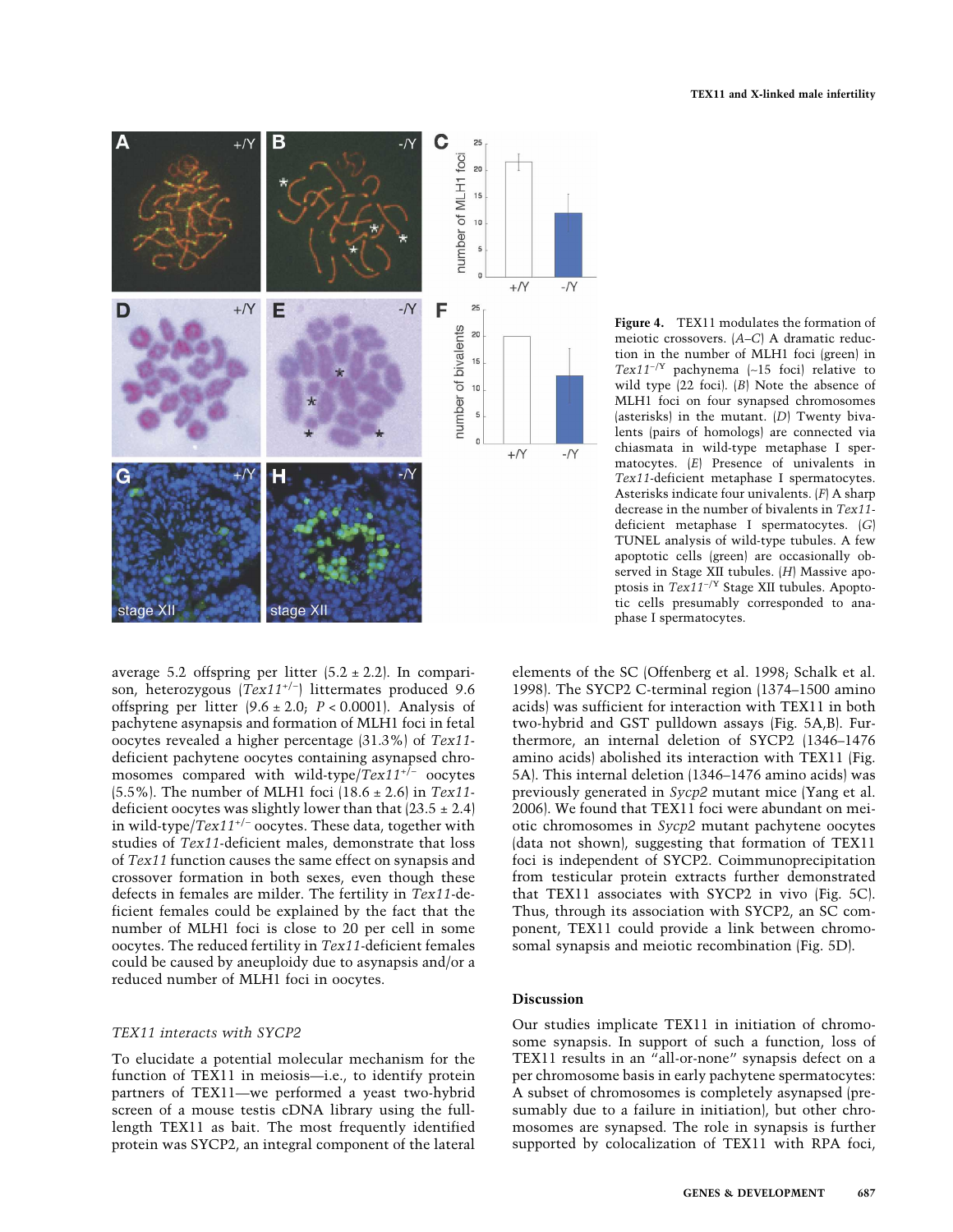**Yang et al.**



**Figure 5.** TEX11 interacts with SYCP2. (*A*) Five unique overlapping SYCP2 fragments identified in the two-hybrid screen using the full-length TEX11 protein as bait. Numbers indicate the position of terminal residues. The bottom clone with an internal deletion of SYCP2 (1346–1476 amino acids) does not interact with TEX11. (*B*) Binding of in vitro translated TEX11 to GST-SYCP2 (amino acids 1374–1500). (*C*) Coimmunoprecipitation of SYCP2 with TEX11 from testis. Immunoprecipitation was performed with rabbit anti-TEX11 antibodies or preimmune control serum and probed with guinea pig anti-SYCP2 antibodies on Western blot. (*D*) Model illustrating the association of TEX11 foci and the lateral elements at the zygotene stage. A pair of homologous chromosomes and transverse filaments of the SC are also shown.

which are known to be present on synapsed regions (Plug et al. 1998; Moens et al. 2002). Importantly, TEX11 interacts with SYCP2, which is required for chromosomal synapsis (Yang et al. 2006). Additionally or alternatively, TEX11 could contribute to the elongation or stabilization of the SC. Thus, in the absence of TEX11, chromosome synapsis may be initiated but not propagated or maintained. Although little is known about the molecular underpinnings of synapsis initiation in mammals, this process has been extensively studied in yeast. A set of yeast proteins (Zip2, Zip3, Zip4, Msh4, Msh5, etc.), referred to as SIC (synapsis initiation complex) or ZMM proteins, are required for both chromosomal synapsis initiation and meiotic recombination (Borner et al. 2004; Tsubouchi et al. 2006). TEX11 exhibits some sequence homology with yeast Zip4 and *Arabidopsis* ZIP4. In Zip4 mutant yeast cells, Zip1, a component of yeast transverse filaments, localizes only in foci, indicating a failure of full synapsis (Tsubouchi et al. 2006). Furthermore, despite absence of sequence homology between *Tex11* and *Zip3*, the yeast *Zip3* mutant resembles the *Tex11* mouse null mutant in one key aspect of synapsis. As in *Tex11* deficient pachynema, *Zip3*-deficient pachytene cells exhibit an "all-or-none" synaptic defect on a per chromosome basis (Agarwal and Roeder 2000). These studies suggest that the TEX11-mediated synapsis pathways are functionally conserved among diverse organisms.

Several lines of evidence support the conclusion that TEX11 also plays a distinct role in meiotic recombination. Firstly, a majority of TEX11 foci overlap with RPA foci and MSH4 foci, which correspond to transition meiotic nodules. The formation of TEX11 foci between lateral elements in *Sycp1*-null pachytene spermatocytes further demonstrates that the synapsed structure is not essential for holding TEX11 to chromosomes; instead, it is likely that TEX11 is part of a recombination complex. Secondly, loss of TEX11 caused a subtle but distinct effect on initiation and/or maintenance of synapsis (a small subset of chromosomes are affected) but a more severe effect on crossover formation (almost a 50% loss of MLH1 foci). In particular, the number of MLH1 foci in *Tex11*−/Y pachytene spermatocytes with normal synapsis was greatly reduced, suggesting that the role of TEX11 in crossover formation is separate from its role in synapsis. Thirdly, yeast *Zip4* and *Arabidopsis Zip4* mutants exhibit defects in crossover formation, demonstrating the evolutionary conservation of the TEX11/ZIP4 functions in meiotic recombination (Tsubouchi et al. 2006; Chelysheva et al. 2007). Lastly, we observed two rounds of apoptosis in *Tex11*-deficient testis: in early pachytene spermatocytes and in anaphase I spermatocytes. These two rounds of apoptosis were distinct from each other, because increased apoptosis (the first round) was observed in H1t-negative tubules from juvenile *Tex11*-deficient testis, in which meiosis has yet to reach the anaphase of prophase I (Supplemental Fig. S6). Thus, in *Tex11*-deficient testis, asynapsis (if affecting autosomes) would result in cell elimination by the pachytene checkpoint and/or MSUC, whereas those cells that succeed in synapsis would fail to complete crossover formation and would be eliminated by the spindle checkpoint, resulting in male sterility (Roeder and Bailis 2000; Eaker et al. 2002; de Rooij and de Boer 2003; Turner et al. 2005).

We propose that the dual function of TEX11 in synapsis and crossover fixation might be linked by the TEX11– SYCP2 interaction and could be explained by its focal localization on synapsed but not asynapsed chromosomes (Fig. 5D). Consistent with this model, the short length of the X–Y synapsed region might explain why asynapsis preferentially affects X–Y chromosomes. TEX11 forms distinct foci on the meiotic chromosomes, and these foci are located between the lateral elements of the SC. In contrast, SYCP2, an integral component of the lateral element, localizes continuously on the lateral elements. How could these two proteins interact while they appear to be spatially separate? Interestingly, a previous ultrastructural study reported that while both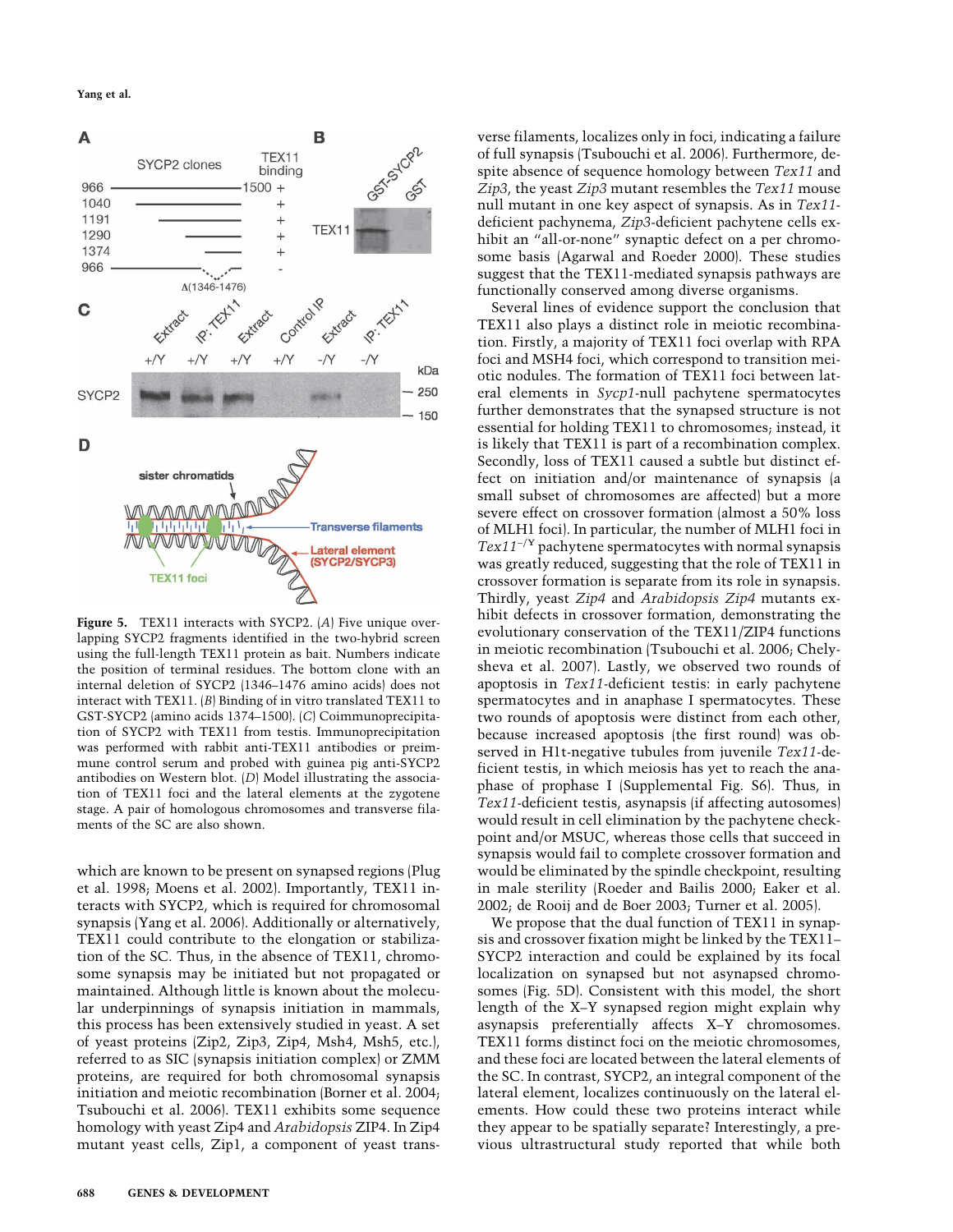SYCP2 and SYCP3 localize continuously on the lateral elements, SYCP2 but not SYCP3 also localizes to "fuzzy connections" (presumably recombination nodules) between the lateral elements (Schalk et al. 1998). Thus, we postulate that TEX11 might interact with the pool of SYCP2 that is present in these "fuzzy connections."

Many mutants of meiotic recombination nodule components (*Dmc1*, *Msh4*, *Mlh1*, etc.) abolish chromosomal synapsis and/or crossover formation in mice (Baker et al. 1996; Edelmann et al. 1996; Pittman et al. 1998; Yoshida et al. 1998; Kneitz et al. 2000). Remarkably, unlike these known meiosis factors, TEX11 promotes synapsis and crossover formation but is not essential for either process. Partial elimination of synapsis and crossover is not caused by any residual function of *Tex11* in this mouse mutant, because the TEX11 protein is absent. One explanation could be that TEX11 is a regulatory but nonessential component of a multiprotein complex that modulates synapsis and crossover. Such a protein complex could be partially functional in the absence of TEX11.

Meiotic silencing of unpaired DNA or chromatin has emerged as a common process in diverse organisms such as filamentous fungi, nematodes, and mammals (Shiu et al. 2001; Fong et al. 2002; Baarends et al. 2005; Turner et al. 2005). Gene expression (microarray) studies show that meiotic silencing of sex chromosomes leads to depletion of male germline-intrinsic genes on the X chromosome in nematodes and mammals during evolution (Reinke et al. 2000; Khil et al. 2004). However, here we demonstrate that TEX11, encoded by the X chromosome, is a meiosisspecific protein, and that its loss causes meiotic failure in males. This study counters the hypothesis that the X chromosome may be depleted of meiosis-specific genes in mammals.

Our findings have important implications for male infertility in humans, which accounts for about half of the cases of infertility among couples. An estimated 15% of couples are affected by infertility worldwide (Matzuk and Lamb 2002). Given that disruption of *Tex11* causes azoospermia in mice, mutations in the human *TEX11* gene could cause infertility in men.

#### **Materials and methods**

#### *Generation of anti-TEX11 polyclonal antibodies*

The mouse *Tex11* cDNA fragment encoding the C-terminal 100 amino acids (residues 848–947) was cloned into the pQE-30 expression vector (Qiagen). The 6xHis-TEX11 fusion protein was expressed in *Escherichia coli*, affinity-purified with Ni-NTA beads, and used to immunize two rabbits (Cocalico Biologicals, Inc.). The anti-TEX11 antiserum (serum 1966) was used for Western blot analysis (1:500). In addition, guinea pig polyclonal antibodies were raised against the C-terminal peptide of mouse TEX11 (EQLRALIVPPEDQGSVSSTNVAAQNHL) and affinitypurified.

#### *Consecutive homologous gene targeting in ES cells*

Two targeting constructs were generated. In the *Tex11* targeting construct 1, we subcloned the floxed HyTK selection cassette into intron 2 (Supplemental Fig. S3). HyTK encodes a double selection marker for positive selection with hygromycin and negative selection with ganciclovir. Construct 1 consists of two homologous arms  $(2.1 \text{ kb}$  and  $(2.0 \text{ kb})$ . In targeting construct  $(2.0 \text{ kb})$ the floxed HyTK selection cassette was inserted into intron 29 with two flanking homologous arms (2.3 kb and 2.8 kb). Homologous arms in both constructs were fully sequenced, and no mutations were found.

Four consecutive steps were executed to generate ES cells harboring a *Tex11*fl allele (Supplemental Fig. S3). Step 1, targeting ES cells with construct 1: V6.5 hybrid ES cells were electroporated with linearized targeting construct 1 and selected for integration with hygromycin B (120 µg/mL; Invitrogen). Hygromycin-resistant ES cell colonies (192) were screened by longdistance PCR. Twenty percent of clones were resistant due to homologous recombination, referred to as ES line A. Step 2, Cre-mediated recombination: Two independent line A clones were expanded, electroporated with the pOG231 plasmid that transiently expresses Cre recombinase, and subjected to negative selection with ganciclovir (2 µM; Sigma) for removal of the HyTK cassette. Viable colonies were screened by PCR. Cremediated recombination resulted in ES line B, which bears only one *loxP* site in intron 2. Step 3, targeting with construct 2: Two independent line B ES clones were electroporated with targeting construct 2 and screened as described in Step 1. The homologous targeting frequency was 17%. The resulting ES cells were referred to as ES line C. Step 4, second Cre-mediated recombination: Two independent line C ES cell clones were electroporated with the pOG231 plasmid and screened as described in Step 2. Recombination between the adjacent HyTK-flanking *loxP* sites resulted in the final *Tex11*fl allele, harboring two *loxP* sites 214 kb apart (Fig. 2A).

## *Generation of Tex11fl and Tex11-deficient mice*

Four *Tex11<sup>fl/Y</sup>* ES cell clones were injected into B6C3F1 blastocysts that were subsequently transferred to the uteri of pseudopregnant ICR females. One ES clone (C10-3) gave rise to seven chimeric mice. Two of the chimeric males transmitted the *Tex11*fl allele through the germline. *Tex11fl* mice were bred with ACTB-Cre<sup>Tg/Tg</sup> mice to delete *Tex11* (Lewandoski et al. 1997).

Because *Tex11*−/Y males were sterile, generation of homozygous knockout (*Tex11*−/− ) females required a different breeding strategy. We bred *Tex11*fl/Y males with *Tex11*+/− ACTB-CreTg/+ females. Twenty-five percent of the resulting female offspring were expected to be  $Tex11^{flox/-}$  ACTB-Cre<sup>Tg/+</sup>. Because ACTB-Cre was strongly and ubiquitously expressed since the zygote stage, *Tex11<sup>fl/−</sup>* ACTB-Cre<sup>Tg/+</sup> mice were equivalent to *Tex11<sup>-/−</sup>* ACTB-CreTg/+. The *Tex11*fl allele was not detected in genomic DNA prepared from multiple tissues (including ovary) from *Tex11*−/− ACTB-CreTg/+ mice by PCR. In addition, genotyping of >100 offspring sired by *Tex11*−/− ACTB-CreTg/+ females did not identify any pup that harbors the *Tex11*fl allele. Mice used were on a mixed genetic background (FVB, 129, and C57BL/6J). Animals were maintained and used for experimentation according to the guidelines of the Institutional Animal Care and Use Committee of the University of Pennsylvania.

#### *TUNEL analysis and H1t immunofluorescence*

Testes were fixed in 4% paraformaldehyde (PFA) for 3 h at 4°C, dehydrated in 30% sucrose overnight, prepared, and sectioned. TUNEL assays were performed with the ApopTag Fluorescein In Situ Apoptosis Detection Kit (catalog no. S7110, Serologicals Corporation/Chemicon) with or without concurrent immuno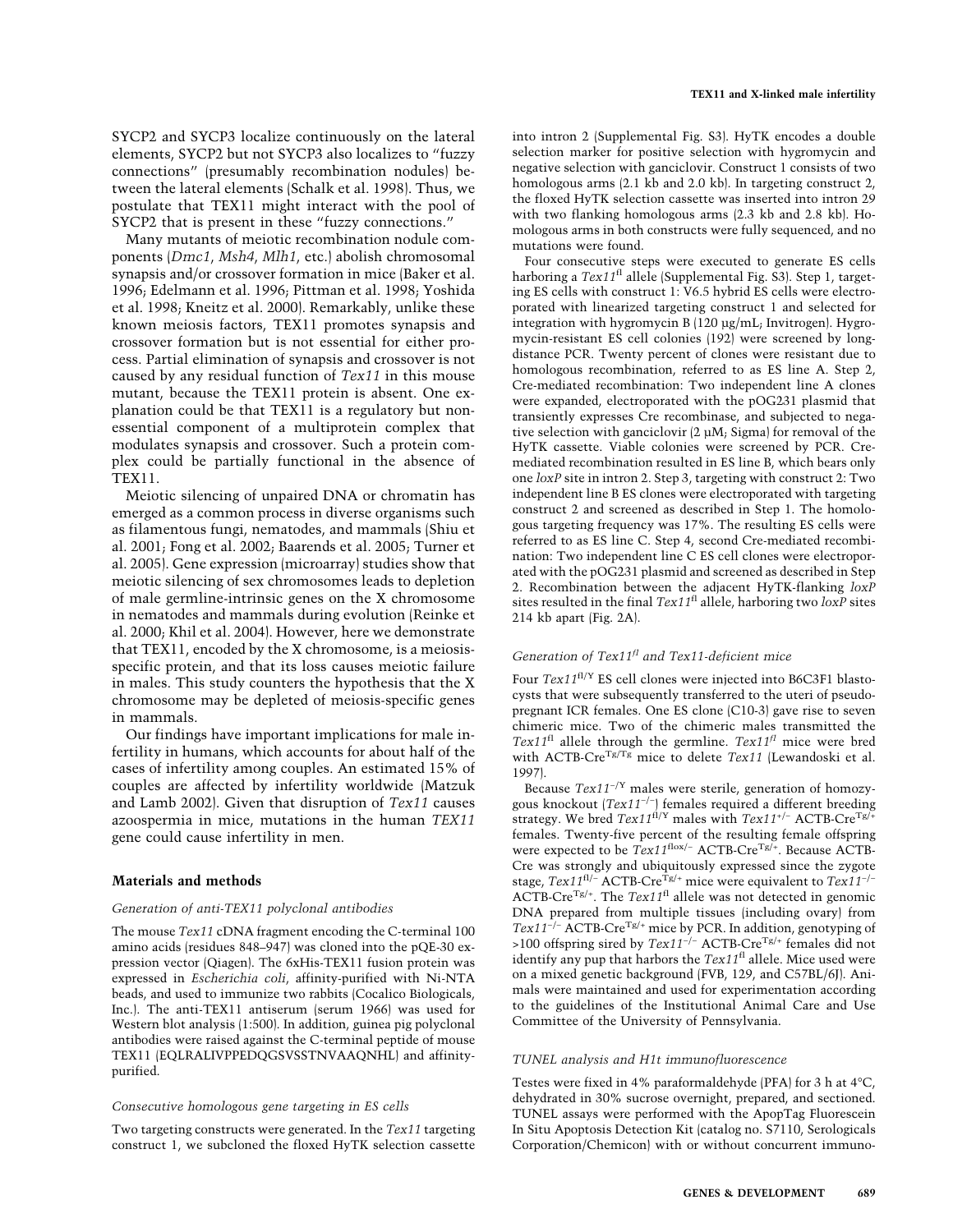staining with anti-H1t antibodies. Cross-sections of tubules were divided into three categories: H1t-negative, H1t-positive, and Stage XII. TUNEL-positive cells were counted for each cross-section (Fig. 3J). More than 150 tubules were analyzed for each mouse.

#### *Two-hybrid screen and immunoprecipitation*

The full-length TEX11 coding region was cloned into the pAS2-1 vector through gap repair in yeast. A total of  $2 \times 10^6$ clones from a mouse testis cDNA library (BD Biosciences) were screened according to standard protocols. After specificity tests, 53 clones were positive and sequenced. Sequence analysis revealed that eight clones encode SYCP2. For immunoprecipitation experiments, protein extracts were prepared by homogenizing testes from five postnatal day 20 mice per genotype. After sonication and centrifugation, extracts were incubated with protein A Sepharose and centrifuged prior to use for immunoprecipitation.

#### *Histological, surface nuclei spread, immunofluorescent, and electron microscopy analyses*

For histological analysis, testes were fixed in Bouin's solution, embedded in paraffin, sectioned, and stained with hematoxylin and eosin. Metaphase spread cells were stained with 4% Gurr Giemsa (Invitrogen). The number of bivalents was derived using the following formula: the number of bivalents = 40 − *n* (40 is the theoretical maximum number of univalents; *n* is the total number of chromatin masses in each metaphase I nucleus). For immunofluorescent analysis of spread nuclei, testicular cell suspensions were prepared, immunostained, and analyzed. To obtain fetal oocytes, *Tex11*−/− ACTB-CreTg/+ females were caged with *Tex11*fl/Y males at 4 pm. Vaginal copulatory plugs were checked the next morning and recorded as 0.5 d post-coitum (dpc). Fetal oocytes were collected at 17.5 or 18.5 dpc. Primary antibodies used for immunofluorescence were as follows: rabbit anti-TEX11, guinea pig anti-TEX11 (1:200), rabbit anti-SYCP1 (1:100), rabbit and guinea pig anti-SYCP2 (sera 1918 and GP21, 1:100), rabbit anti-SYCP3 (1:500; a gift from S. Chuma) and our own (1:100), guinea pig anti-H1t (1:1000; a gift from M.A. Handel), rabbit anti-ATR (1:80; catalog no. PC538, EMD Biosciences), mouse anti- $\gamma$ H2AX (1:500; Upstate Biotechnology), human CREST antiserum (1:3000; a gift from N. Ringertz), rabbit anti-DMC1 (1:100; a gift from P. Moens), anti-RPA sera (1:400; a gift from P. Moens), anti-RPA monoclonal antibody (EMD Biosciences), and rabbit anti-hMSH4 antibodies (1:100) (Her et al. 2003). Various FITC-, Texas red-, AMCA-, Alexa fluor 488-, Cy5-, or TRITC-conjugated secondary antibodies were used. Slides were visualized under an Axioskop 40 fluorescence microscope. Images were captured with a digital camera (Evolution QEi, MediaCybernetics) and processed with ImagePro software (Phase 3 Imaging systems) and Photoshop (Adobe). Immunogold labeling was performed on 6-µm cryosections of shock-frozen mouse testis according to standard protocols with rabbit anti-TEX11 antibodies. Secondary antibodies were conjugated to 6-nm or 12-nm gold particles.

#### **Acknowledgments**

We thank E. Gleason for technical assistance, M.A. Handel for advice on the project and anti-H1t antibodies, P.E. Cohen for advice on phenotypic analysis, P. Moens for anti-RPA and anti-DMC1 antibodies, and S. Chuma for anti-SYCP3 antibodies. We thank M.A. Handel, S. Rozen, and P. de Boer for comments on

the manuscript. This work was supported by an NIH grant GM076327 (to P.J.W.); by grants from the Swedish Cancer Society, the Swedish Research Council and the Karolinska Institutet (to C.H); by support from the Howard Hughes Medical Institute (to D.C.P); and by a grant from the Deutsche Forschungsgemeinschaft (to R.B.).

#### **References**

- Agarwal, S. and Roeder, G.S. 2000. Zip3 provides a link between recombination enzymes and synaptonemal complex proteins. *Cell* **102:** 245–255.
- Ashley, T., Ried, T., and Ward, D.C. 1994. Detection of nondisjunction and recombination in meiotic and postmeiotic cells from XYSxr [XY,tp(Y)1Ct] mice using multicolor fluorescence in situ hybridization. *Proc. Natl. Acad. Sci.* **91:** 524– 528.
- Baarends, W.M., Wassenaar, E., van der Laan, R., Hoogerbrugge, J., Sleddens-Linkels, E., Hoeijmakers, J.H., de Boer, P., and Grootegoed, J.A. 2005. Silencing of unpaired chromatin and histone H2A ubiquitination in mammalian meiosis. *Mol. Cell. Biol.* **25:** 1041–1053.
- Baker, S.M., Plug, A.W., Prolla, T.A., Bronner, C.E., Harris, A.C., Yao, X., Christie, D.M., Monell, C., Arnheim, N., Bradley, A., et al. 1996. Involvement of mouse Mlh1 in DNA mismatch repair and meiotic crossing over. *Nat. Genet.* **13:** 336–342.
- Blatch, G.L. and Lassle, M. 1999. The tetratricopeptide repeat: A structural motif mediating protein–protein interactions. *Bioessays* **21:** 932–939.
- Borner, G.V., Kleckner, N., and Hunter, N. 2004. Crossover/ noncrossover differentiation, synaptonemal complex formation, and regulatory surveillance at the leptotene/zygotene transition of meiosis. *Cell* **117:** 29–45.
- Chelysheva, L., Gendrot, G., Vezon, D., Doutriaux, M.P., Mercier, R., and Grelon, M. 2007. Zip4/Spo22 is required for class I CO formation but not for synapsis completion in *Arabidopsis thaliana*. *PLoS Genet.* **3:** e83. doi: 10.1371/ journal.pgen.0030083.
- Cobb, J., Cargile, B., and Handel, M.A. 1999. Acquisition of competence to condense metaphase I chromosomes during spermatogenesis. *Dev. Biol.* **205:** 49–64.
- de Rooij, D.G. and de Boer, P. 2003. Specific arrests of spermatogenesis in genetically modified and mutant mice. *Cytogenet. Genome Res.* **103:** 267–276.
- de Vries, F.A., de Boer, E., van den Bosch, M., Baarends, W.M., Ooms, M., Yuan, L., Liu, J.G., van Zeeland, A.A., Heyting, C., and Pastink, A. 2005. Mouse Sycp1 functions in synaptonemal complex assembly, meiotic recombination, and XY body formation. *Genes* & *Dev.* **19:** 1376–1389.
- Eaker, S., Cobb, J., Pyle, A., and Handel, M.A. 2002. Meiotic prophase abnormalities and metaphase cell death in MLH1 deficient mouse spermatocytes: Insights into regulation of spermatogenic progress. *Dev. Biol.* **249:** 85–95.
- Edelmann, W., Cohen, P.E., Kane, M., Lau, K., Morrow, B., Bennett, S., Umar, A., Kunkel, T., Cattoretti, G., Chaganti, R., et al. 1996. Meiotic pachytene arrest in MLH1-deficient mice. *Cell* **85:** 1125–1134.
- Fong, Y., Bender, L., Wang, W., and Strome, S. 2002. Regulation of the different chromatin states of autosomes and X chromosomes in the germ line of *C. elegans*. *Science* **296:** 2235– 2238.
- Handel, M.A., Park, C., and Kot, M. 1994. Genetic control of sex-chromosome inactivation during male meiosis. *Cytogenet. Cell Genet.* **66:** 83–88.